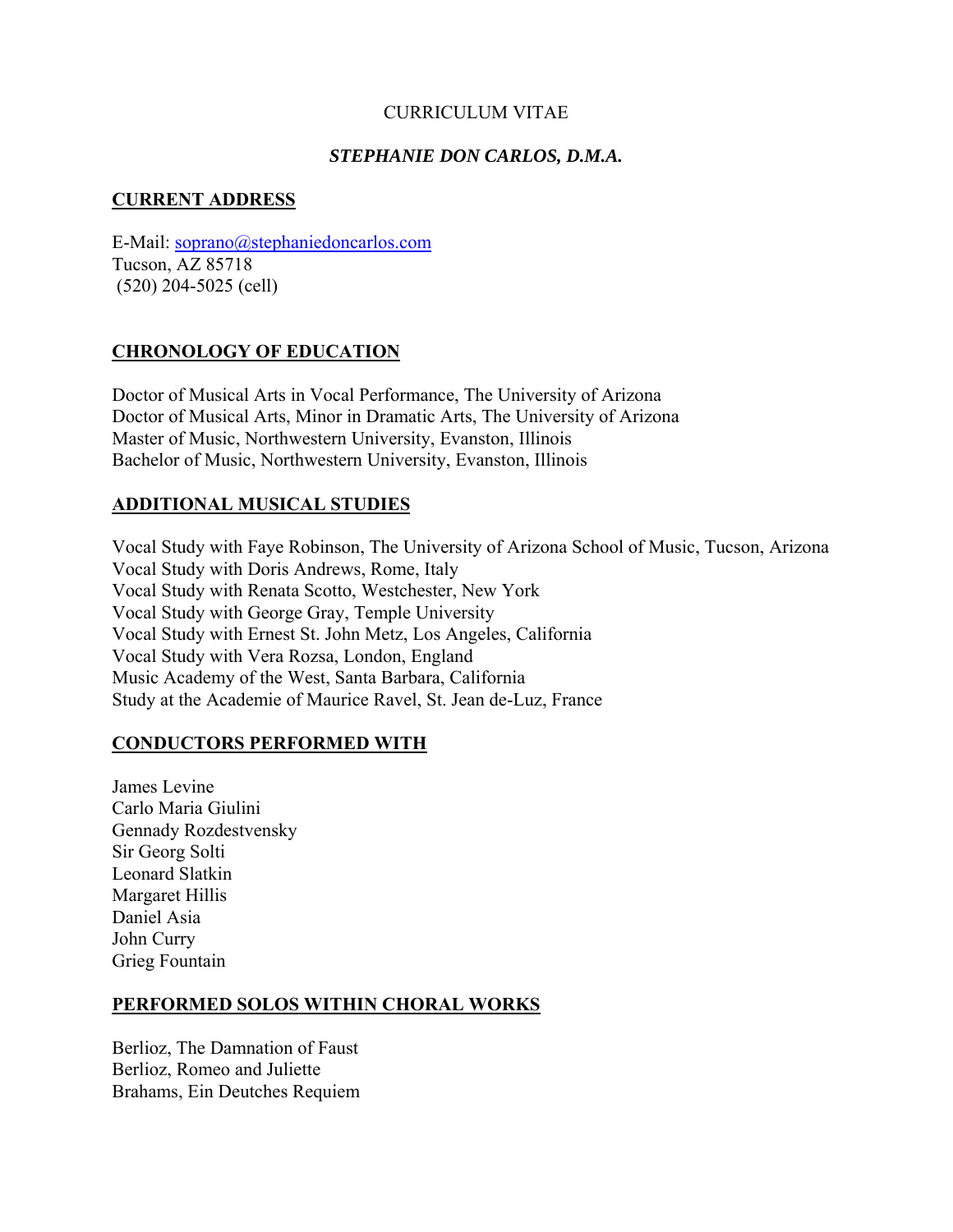Beethoven, Symphony No. 9 Debussy, La Damoiselle Elué Gershwin, Porgy and Bess Mahler, Symphony No. 2 Mahler, Symphony No. 8 Mozart, Great Mass in C minor

#### **PROFESSIONAL ORGANIZATIONS**

American Association of University Women American Guild of Musical Artists National Association of Teachers of Singing Adjudicator, National Association of Teachers of Singing Chicago Symphony Chorus

## **PROFESSIONAL OPERA APPEARANCES**

Rome Festival Pamina, in Mozart's *Die Zauberflöte*, Summer 2004, Rome, Italy. Arizona Opera Company, **Der Ring Des Nibelungen**, Wellgunde, Flagstaff, Arizona, 1998 Arizona Opera Company, Mozart, **Die Zauberflöte**, Lady, November 1996 Arizona Opera Company, Wagner, **Das Rheingold**, Wellgunde, January, 1996 Arizona Opera Company, Puccini, **Madama Butterfly**, April, 1996 Arizona Opera Company, Wagner, **Der Ring Des Nibelungen**, Wellgunde, June, 1996 Arizona Opera Company, Wagner, **Die Götterdämmerung**, Wellgunde, January, 1994 Rosina, **Il Barbiere di Siviglia**, Rossini The Widow Glawari, **The Merry Widow**, Lehar Carmen, **Carmen**, Bizet Angelina, **La Cenerentola**, Rossini Dorabella, **Cosi fan Tutte**, Mozart, Northwestern Lyric Opera, Chicago, Illinois Cherubino, **Le Nozze di Figaro**, Mozart, Northwestern Lyric Opera, Chicago, Illinois Idamante, **Idomeneo**, Mozart, Northwestern Lyric Opera, Chicago, Illinois Carmen, **Carmen**, Bizet, Scottsdale, Arizona Cherubino, **Le Nozze di Figaro**, Mozart

## **PROFESSIONAL CONCERT APPEARANCES**

Soprano Soloist, Messiah, Handel, Baltimore Symphony Orchestra, Frances Dawson conducting Soprano Soloist, Messiah, Handel, Baltimore Symphony Orchestra, Frances Dawson conducting Mezzo Soprano Soloist, Ossabaw Island Dream, Nine Songs for Mezzo Soprano and Orchestra, Daniel Asia, Phoenix Symphony Orchestra

Mezzo Soprano Soloist, Messiah, Handel, Los Angeles Master Chorale & Los Angeles Philharmonic, John Curry conducting

Concert Debut with the Chicago Symphony Orchestra, Dixit Dominus, Handel, Chicago, Illinois, Margaret Hillis conducting

National television broadcast PBS, Messiah, Handel, from Chicago, Illinois, with members of the Chicago Symphony Orchestra, Mezzo Soprano Soloist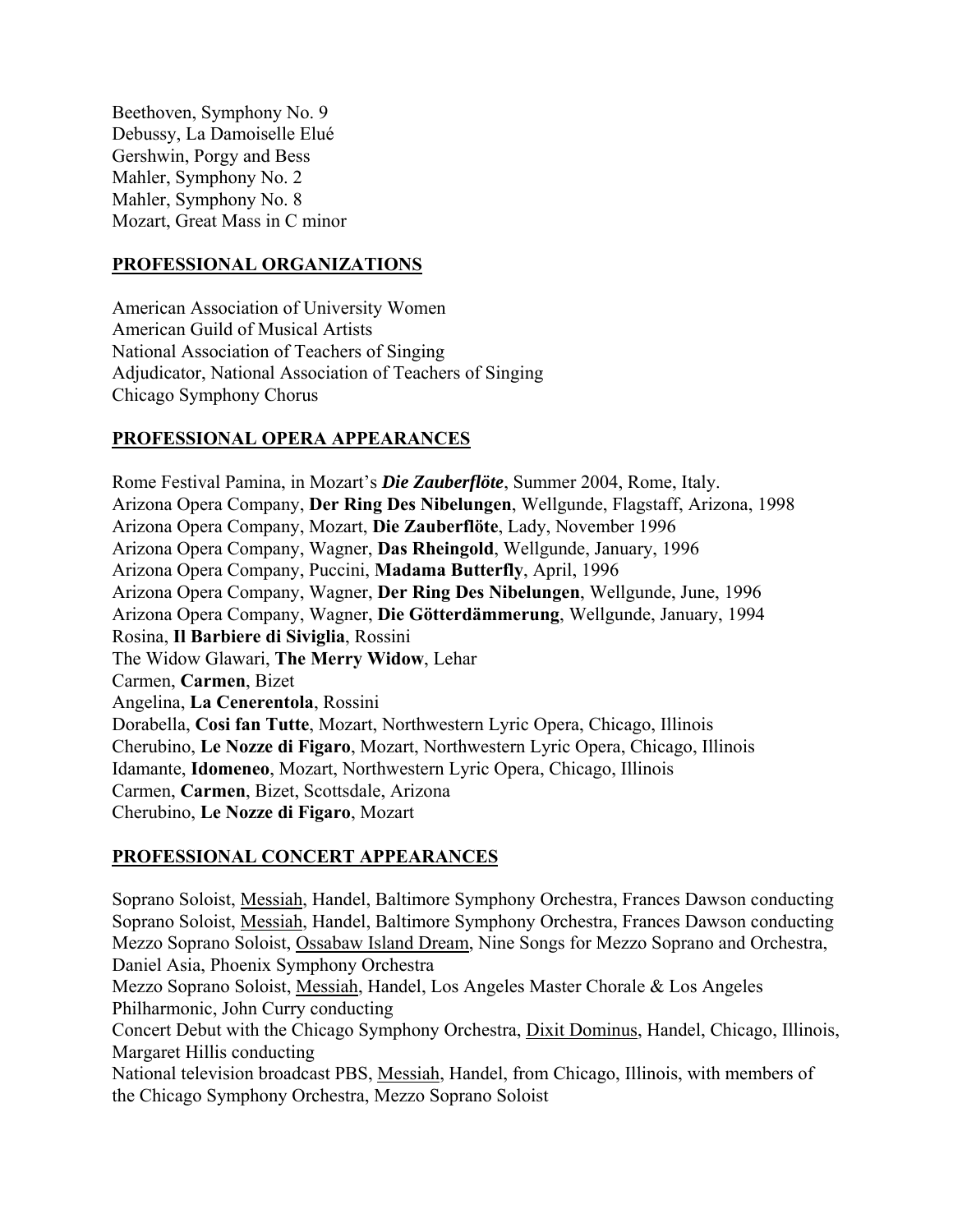Soprano Soloist, Messiah, Handel, Phoenix Symphony Orchestra Soloist in Mozart Concert Aria "Ch'io mi Scordi di te?" K.505 Winner & Soloist in President's Concert D' Amour L'ardente flamme" from The Damnation of Faust, Berlioz Featured Artist in Concert of Artists Honoring Jerome Hines, American Guild of Pianists & Arizona Opera, Tucson, Arizona

#### **PROFESSIONAL RECITAL APPEARANCES**

Tucson Desert Song Festival, Elizabethan Songs with Lute and Art Songs of Rachmaninov, Temple of Music and Art, Tucson Arizona, January, 2015 Recital at Steinway Gallery in Tucson, Arizona, May, 2012 Classic Concert Series Recitals in Phoenix, Arizona for four consecutive years, 2010-2013 (Mozart Arias, French Arias, Italian Operatic Arias; Art Songs of Liszt, Szulc, Debussy & Richard Strauss) Recital of Italian Arias in Rome, Italy Duet Recital with Grayson Hirst, Bisbee, Arizona Italian Duet Recital with Grayson Hirst, Faculty Recital Series Duet Operetta Recital, Arts Discovery Series, Sierra Vista Arizona Duet Recital, Italian Night, Colly Soleri Music Center, Arcosanti, Arizona Duet Recital, Italian Night, Colly Soleri Music Center, Arcosanti, Arizona Duet Recital, Italian Night, Colly Soleri Music Center, Arcosanti, Arizona Duet Opera Recital with Grayson Hirst, Bisbee Concert Series Duet Recital with Grayson Hirst, Hermosillo, Sonora, Mexico, Instituto Sonorense de Cultura Duet Recital with Grayson Hirst, Festival Cultural Alfonso Ortiz Tirado Alamos, Mexico Duet Recital with Grayson Hirst, Friends of Music Concert Series, Wickenburg, Arizona

#### **MASTER CLASSES**

(Appeared as soloist in the following master classes)

Renata Scotto, Weschester County, New York Pierre Bernac, Academie de Maurice Ravel, St. Jean de-Luz, France Boris Goldovsky, Charleston, West Virginia Gwendolyn Koldofsky, Music Academy of the West, Santa Barbara, California Natalie Limonick, Music Academy of the West, Santa Barbara, California Justino Diaz, Portland Opera, Portland Oregon Licia Albanese, Scottsdale, sponsored by Arizona Opera Co. Galina Vishnevskaya, Scottsdale, Arizona, sponsored by Arizona Opera Co. Luci Popp, Northwestern University, Evanston, Illinois Tito Gobbi, Northwestern University, Evanston, Illinois Sherrill Milnes, Northwestern University, Evanston, Illinois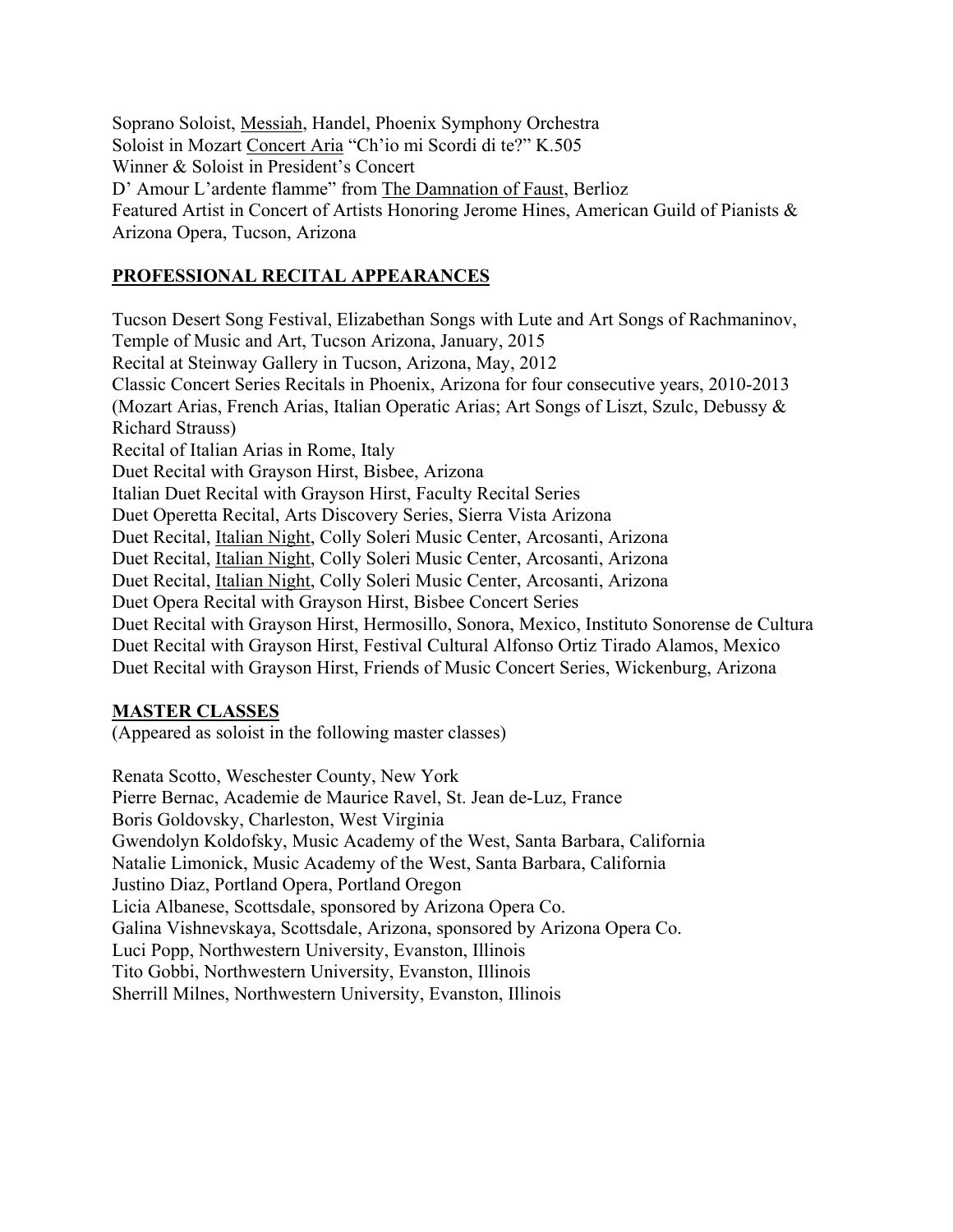# **COLLEGE TEACHING EXPERIENCE**

The University of Arizona, Adjunct Professor of Voice, 1990-1995 Studio Voice Instruction and Keyboard Accompaniment for college-level performance Pima Community College, Professor of Voice, Tucson, Arizona, 1995-1998 Scottsdale Community College, Professor of Voice, Scottsdale, Arizona, 1982-1988 Member of National Associaiton of Teachers of Singing, Tucson, Arizona, 1991-present Assistant Director, Sundance Singers Ensemble, Scottsdale Community College, 1982-1985 Established and maintained a private voice studio, Phoenix, Arizona, 1982-1987 Established and maintained a private voice studio, Tucson, Arizona, 1987-present Instructor of Music, International Peace Garden Music Camp (elementary and high school students), Manitoba, Canada, Summer 1985

# **COLLEGE COURSES TAUGHT**

Voice/Individual Studies: Pima Community College, 1995-1998 MU 151, Exploring Music, Pima Community College, Spring, Summer 1995 Davis Monthan Community Campus Appreciation of Music, Pima Community College, 1994-1996 History of Theater: Pima Community College Appreciation of Theater: Pima Community College Voice/Individual Studies: The University of Arizona, 185v-785v, Fall 1990 Voice/Individual Studies: Scottsdale Community College 1985-1987 Class Piano, Scottsdale Community College, 1982-1985 Studio Piano, Scottsdale Community College, 1982-1985 Class Voice Lessons: Scottsdale Community College Dramatic Arts: Scottsdale Community College Opera Workshop: Scottsdale Community College Art Song Literature: Scottsdale Community College Diction for Singers: Scottsdale Community College Advanced Diction for Singers: Scottsdale Community College Sacred Song Literature: Scottsdale Community College Vocal Pedagogy: Scottsdale Community College Music Appreciation: Scottsdale Community College, Pima Community College Music History: Scottsdale Community College Assistant Choral Conductor: Scottsdale Community College, Pima Community College Foreign Language Diction: Scottsdale Community College Classroom Piano and Keyboard: Scottsdale Community College Ear Training & Music Theory: Scottsdale Community College Interpretation of Art Song & Recital Class: Scottsdale Community College Italian, German, and French Diction: Scottsdale Community College